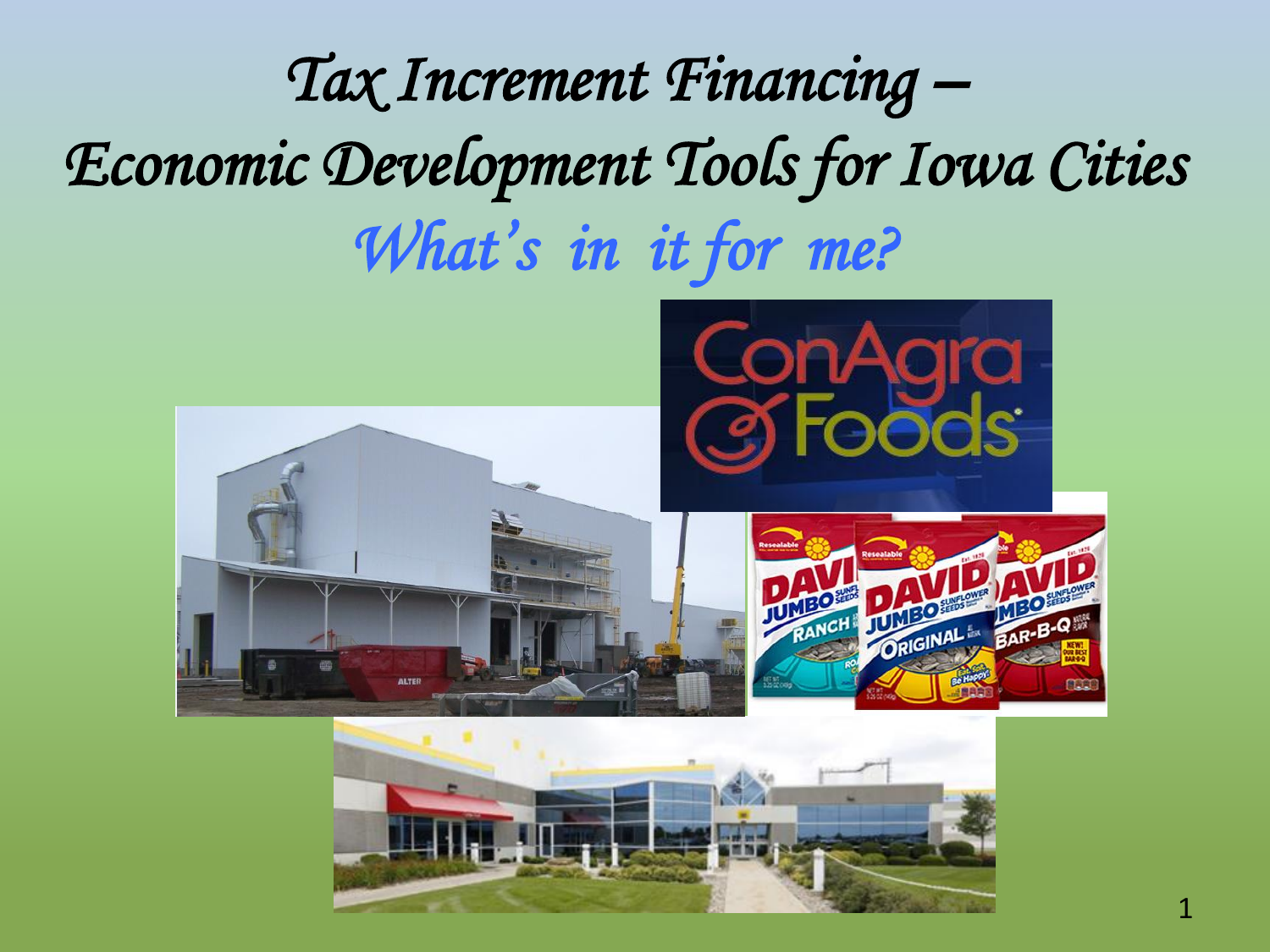*Why Use TIF?* 

#### *Tax Increment Financing (TIF)*

- The primary economic development tool available to cities
- Can provide additional jobs, resulting a positive financial impact
- Allows all taxing bodies that benefit from new development to participate in funding
- City tax levies capped by state law
- 43% of Iowa cities use TIF

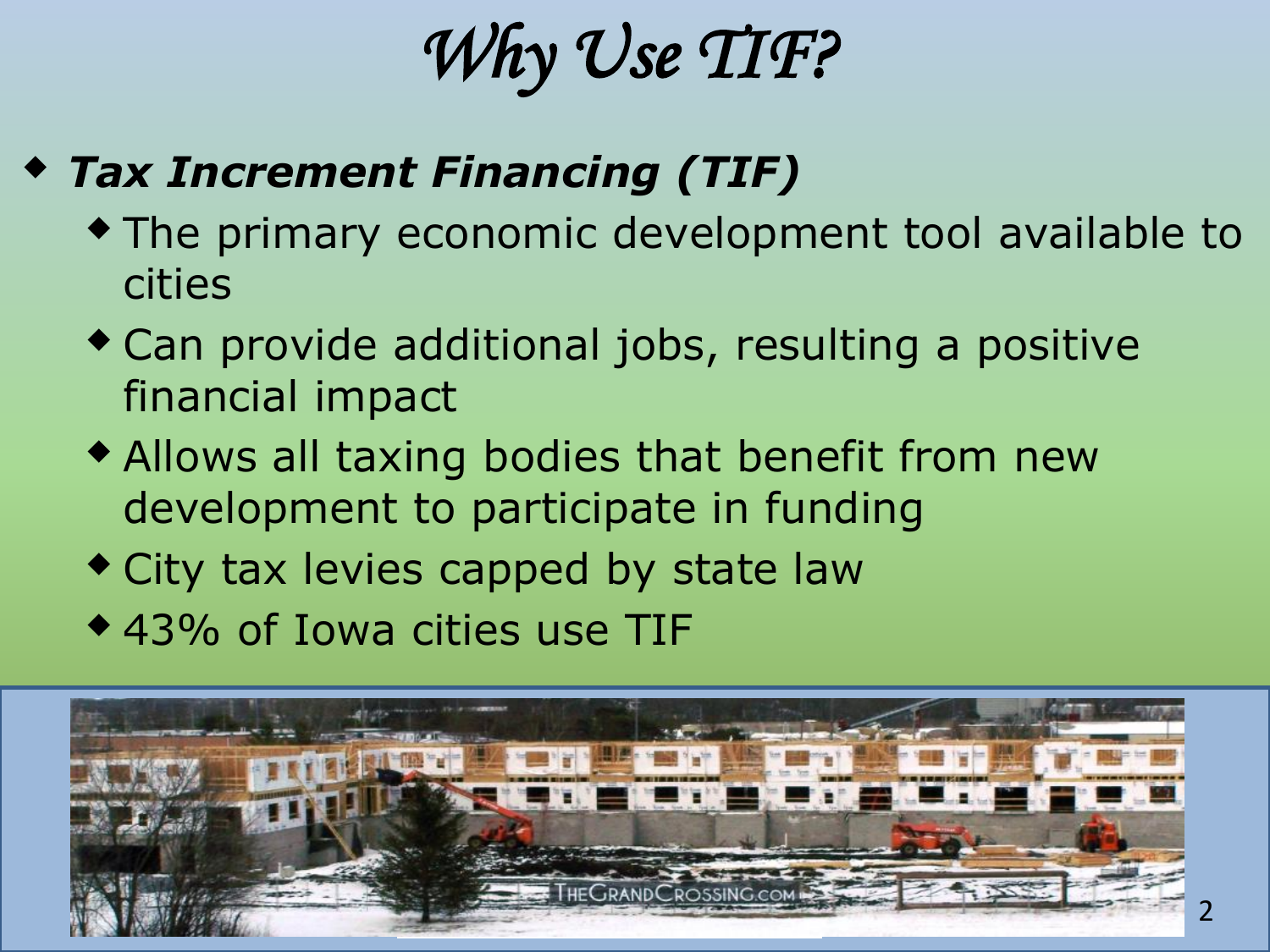## *How does TIF work?*

- A portion of the additional taxes (called increment) generated by new development in the area are used to pay for infrastructure in the district and incentives so that the business builds in the city
- The taxes paid on the base value continue to be distributed to all taxing bodies
- Taxes generated by debt service levies for the city, county and school and the school instructional support levy and physical plant and equipment levy (both on the base and the increment) are distributed to all taxing bodies

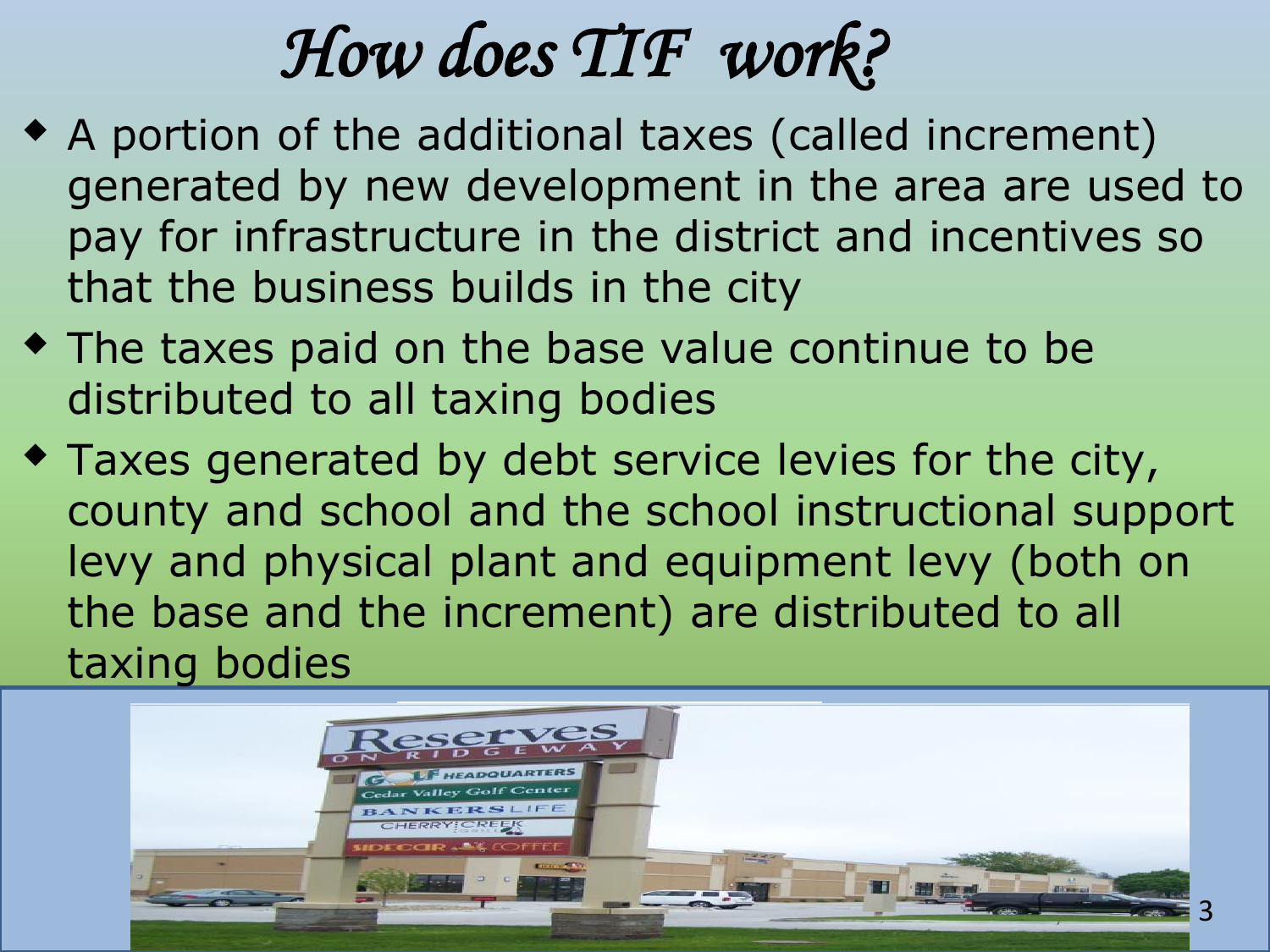## *How does TIF work?*

 *Example: Base Value – Vacant Land \$ 50,000 Taxes Distributed 1,000*

 *Incremental Value – New Building 950,000 Taxes Paid to TIF District 29,070 New Taxes Distributed 6,840*

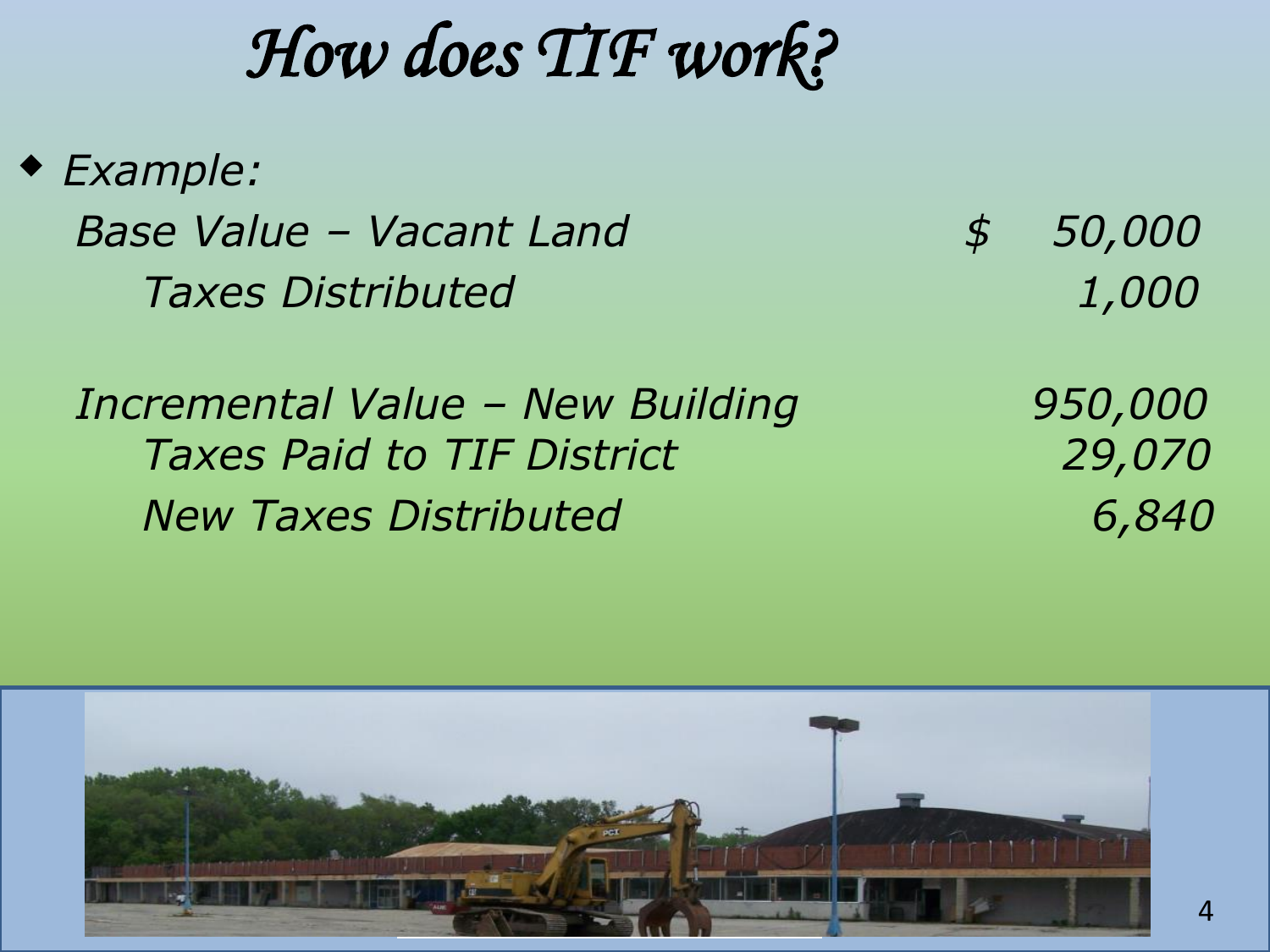## *How many cities use TIF?*

 *15 Largest Cities by Population – Percentage of Taxable Property Valuation in TIF Districts*

| ◆ Ames             | 0.87% |
|--------------------|-------|
| <b>* Iowa City</b> | 1.06% |
| ◆ Bettendorf       | 3.39% |
| ◆ Davenport        | 3.80% |
| Cedar Rapids       | 4.97% |
| ◆ Marion           | 5.40% |
| Council Bluffs     | 5.76% |

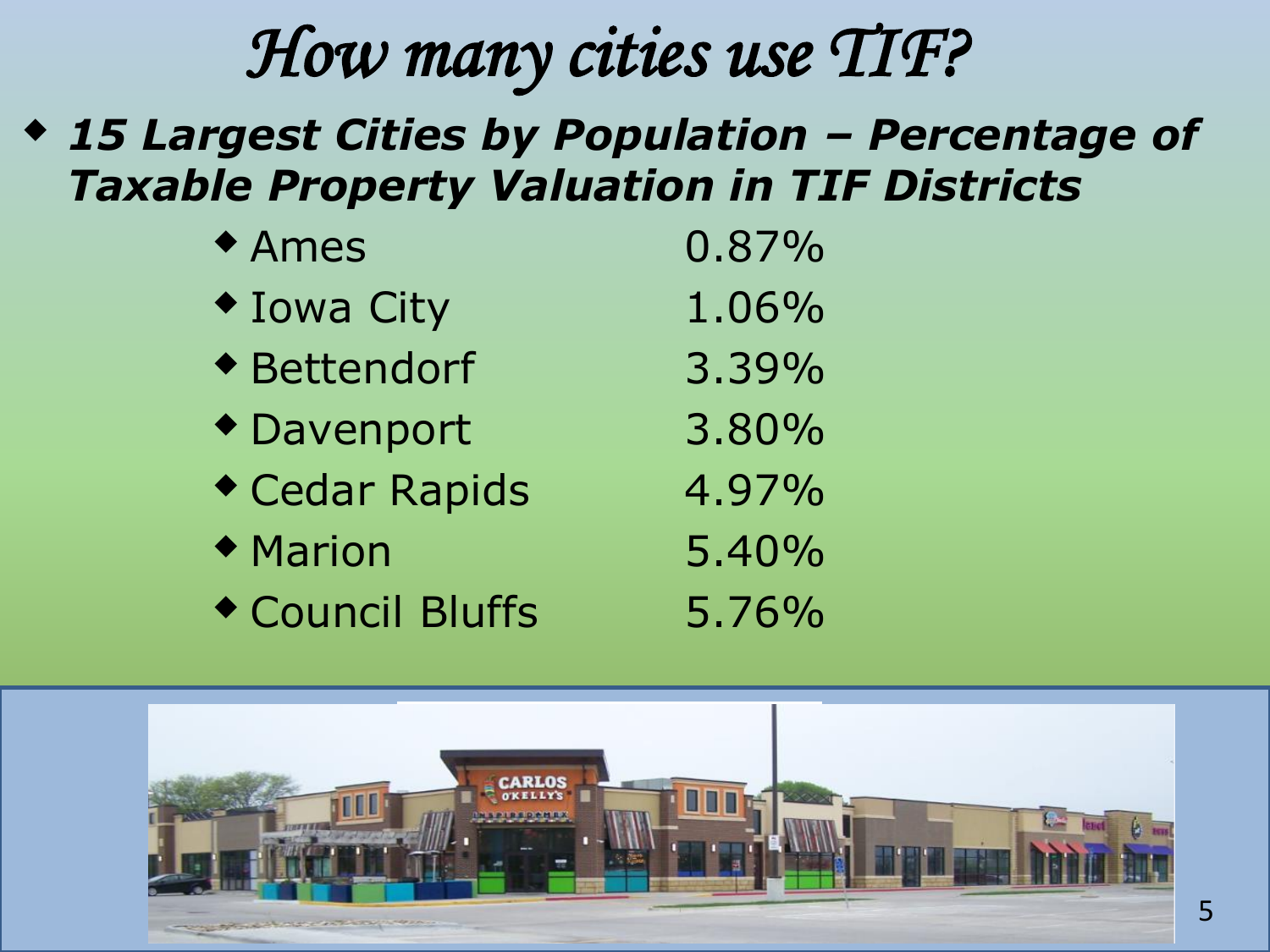## *How many cities use TIF?*

 *Taxable Property Valuation in TIF Districts 15 Largest Cities by Population – Percentage of* 

| ◆ West Des Moines       | 7.92%  |
|-------------------------|--------|
| ◆ Urbandale             | 7.95%  |
| <b>* Ankeny</b>         | 8.75%  |
| ◆ Waterloo              | 9.14%  |
| ◆ Des Moines            | 9.58%  |
| <i><b>• Dubuque</b></i> | 13.06% |
| ◆ Sioux City            | 15.08% |
| Cedar Falls             | 15.22% |

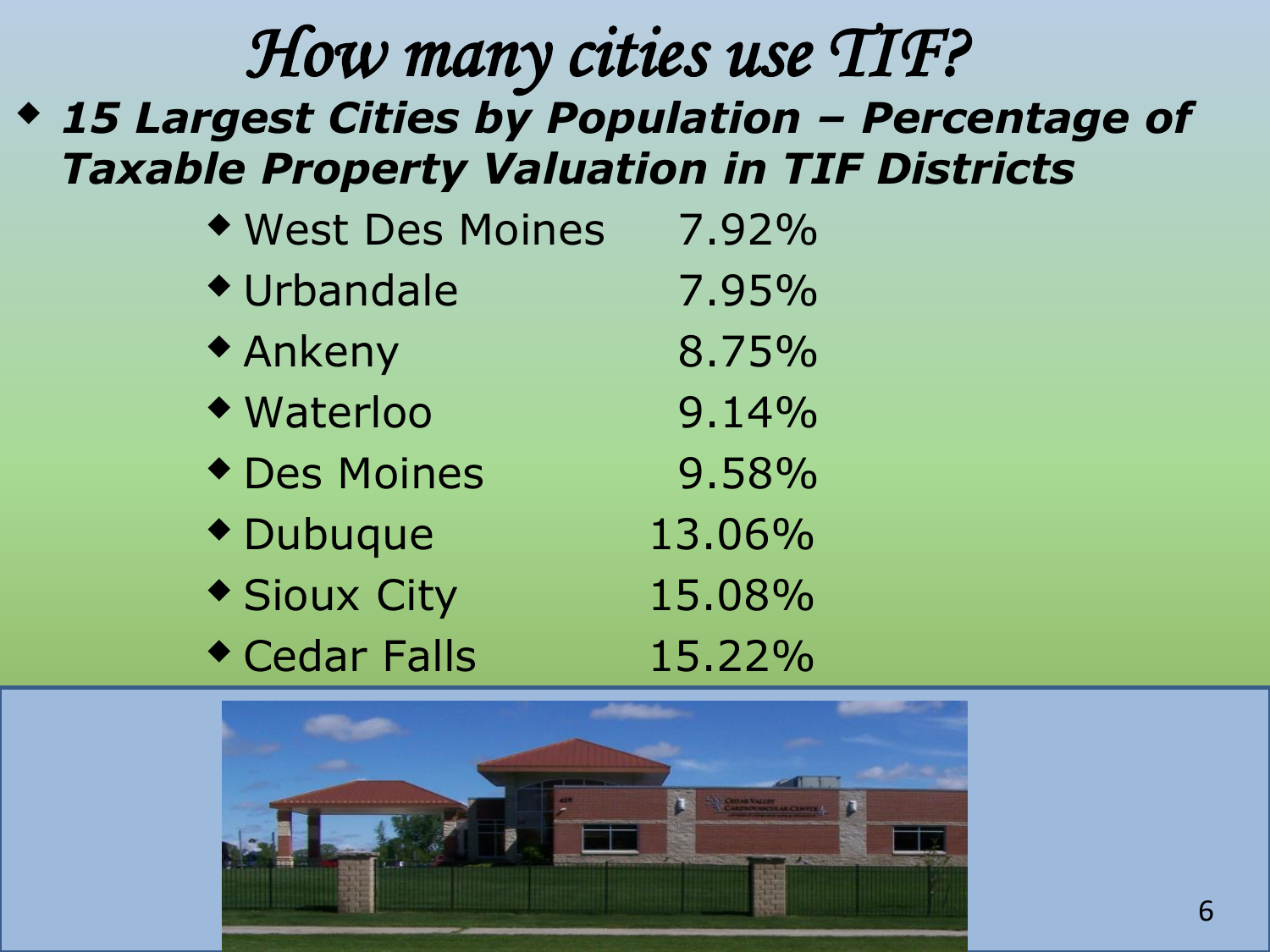## *How many cities use TIF?*

• Waterloo ranks 5<sup>th</sup> in the percentage of property valuation in Tax Increment Financing Districts, which is the same as its population ranking

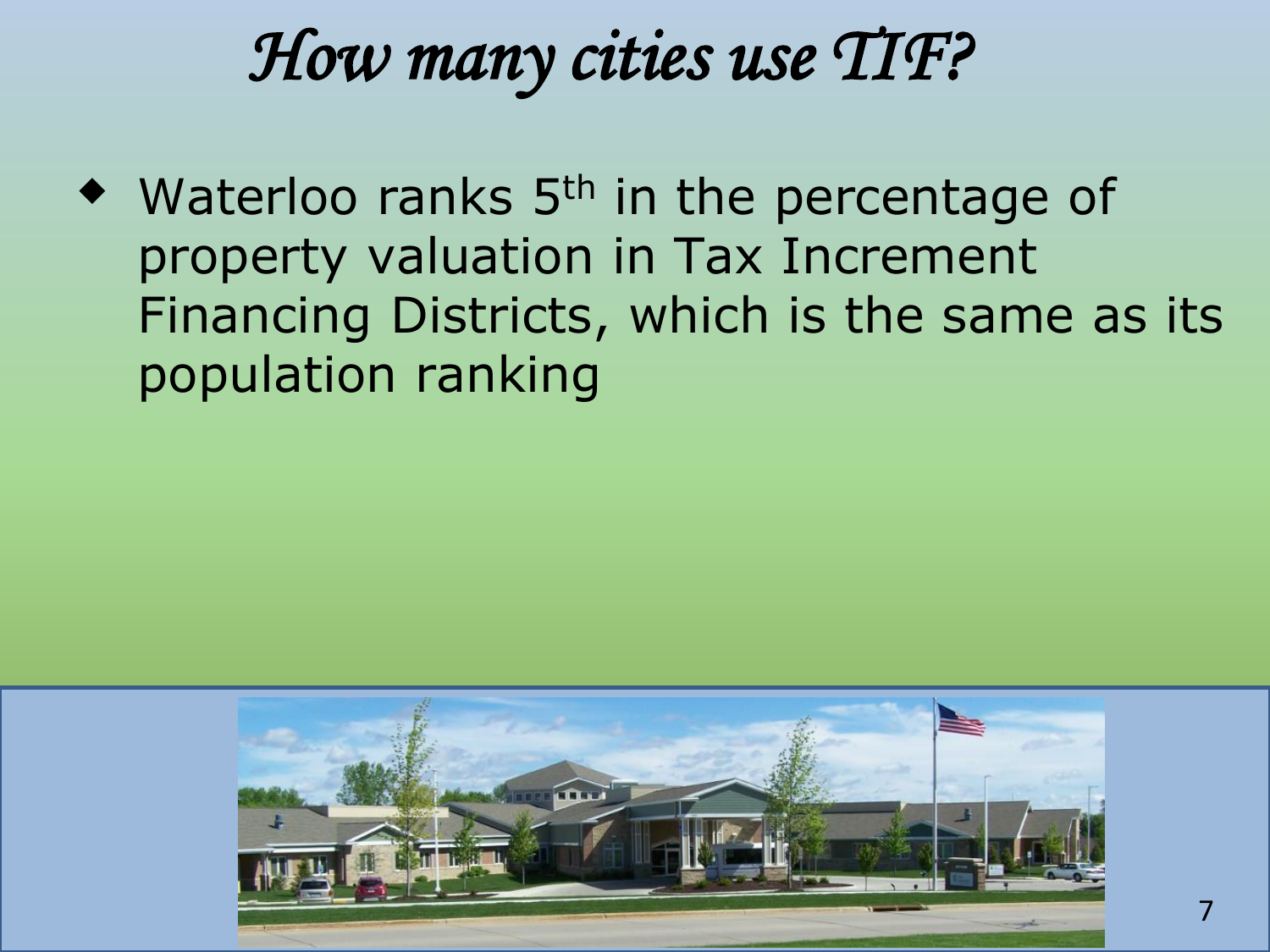# *How do properties in TIF Districts affect my personal budget?*

#### *Commercial Businesses that generate jobs*

- Businesses and employees pay Local Option Tax used for road construction and repairs
- Businesses and employees pay Road Use Taxes used for street maintenance, snow removal, traffic signals, street lights and engineering services
- Businesses and employees pay Sewer and Water User Fees – used to fund sewer and drinking water operations

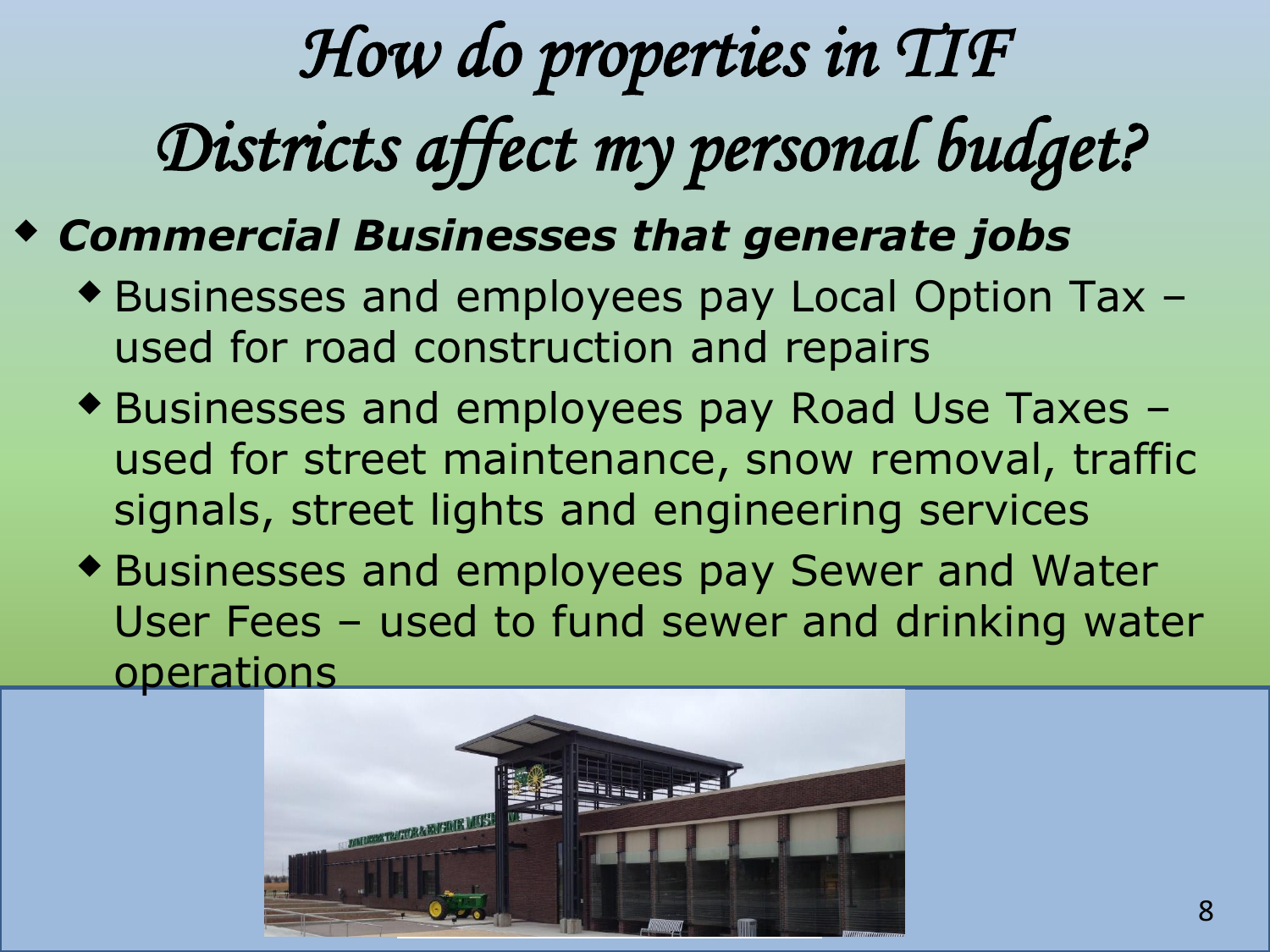## *How do properties in TIF*

## *Districts affect my personal budget? Commercial Businesses that generate jobs*

- Businesses and employees pay Storm Water User Fees – used to fund storm water engineering, storm sewer maintenance and street sweeping
- New construction generates permit fees that fund building inspections and planning and zoning
- Businesses and employees pay utility franchise fees – used to support general operations, including public safety services

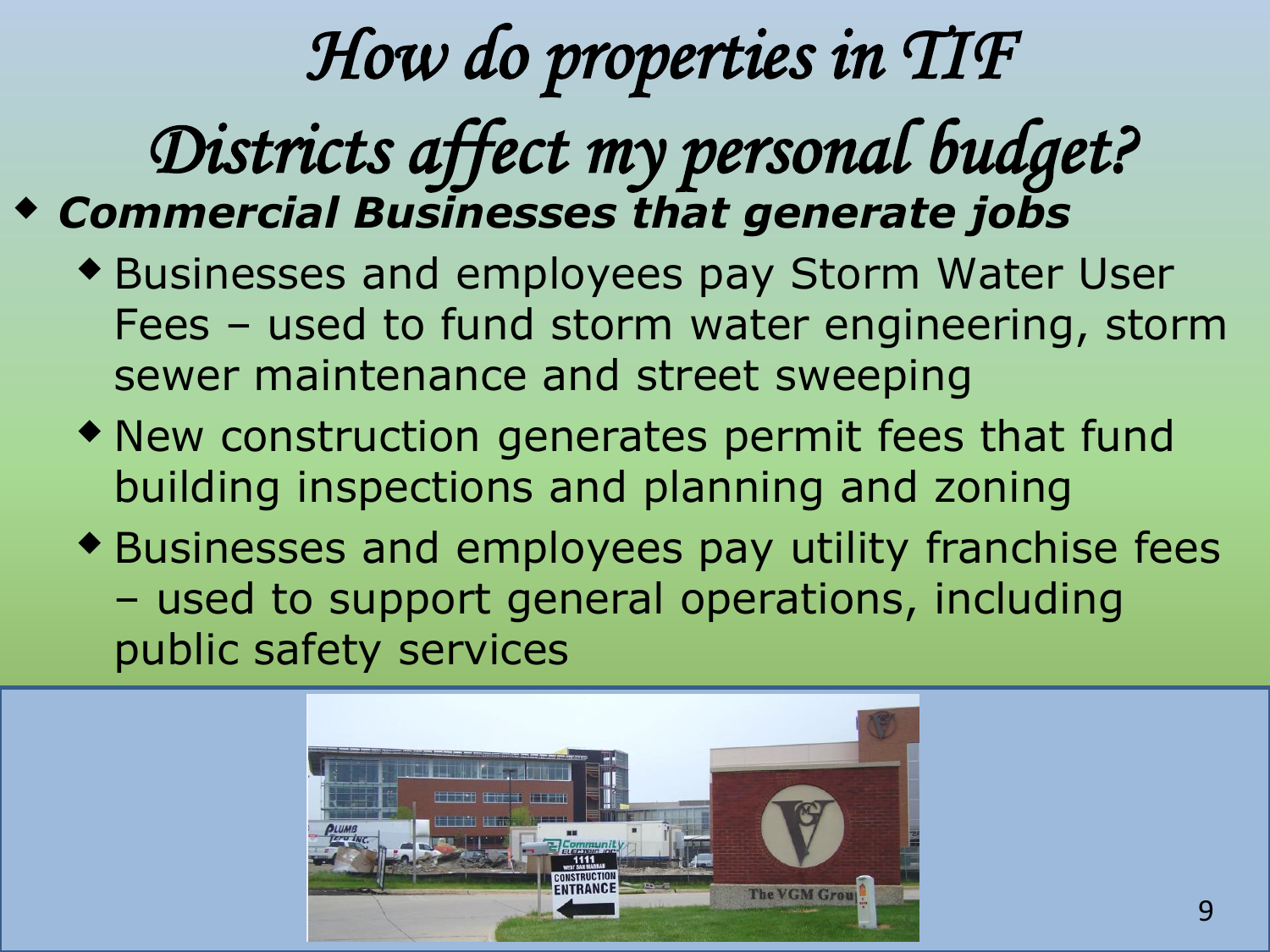# *When will property values be removed from TIF?*

- Economic Development TIF Districts are limited to 20 years from the first year taxes are collected:
- Martin Road one part will be "released" from TIF for fiscal 2019, \$4.6 million in value, generating approximately \$156,000 in taxes for the city, county and schools
- ◆ San Marnan one part will be "released" from TIF for fiscal 2022, \$5.4 million in value, generating approximately \$182,000 in taxes for all entities

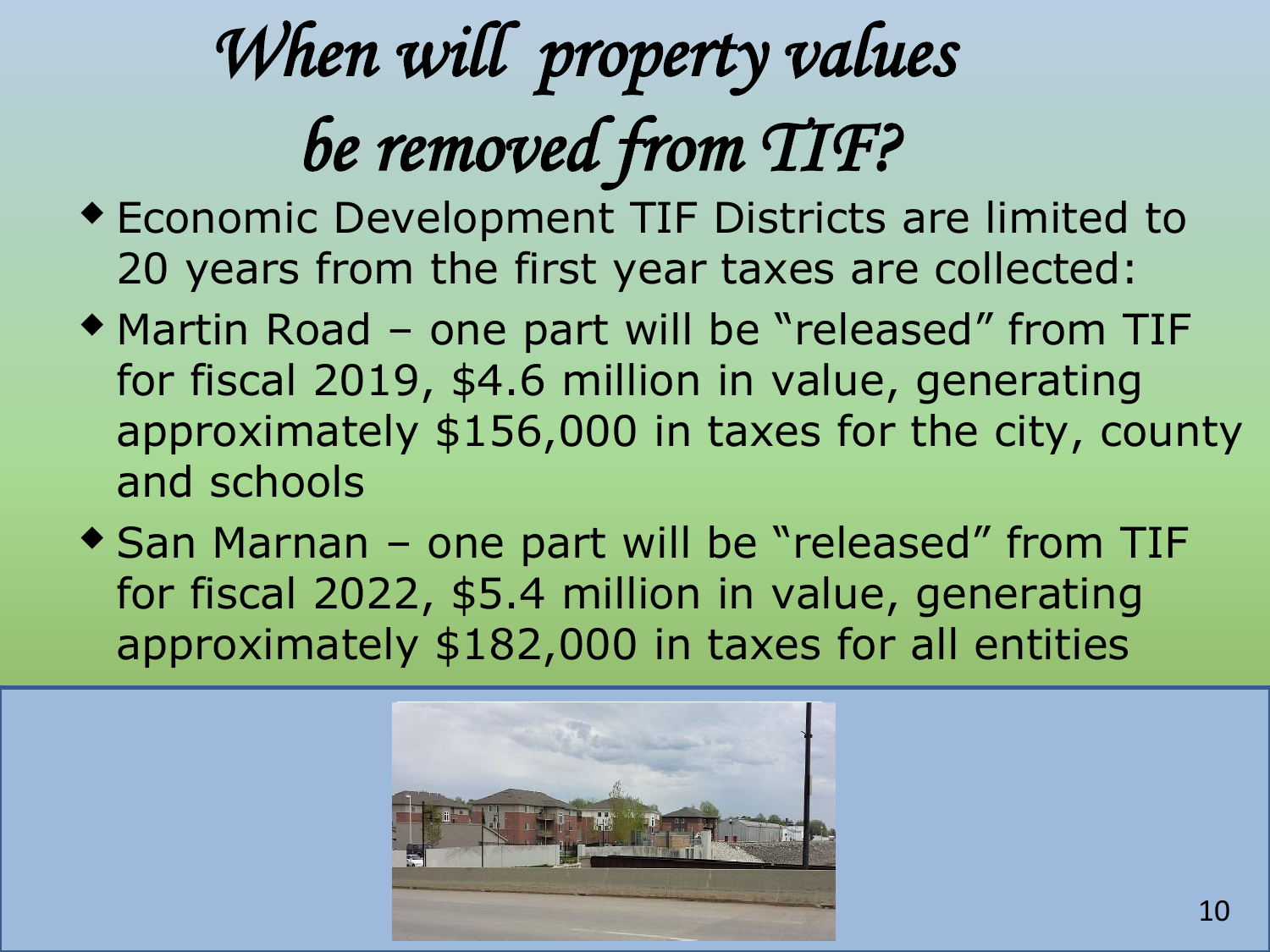# *How would my property taxes be impacted if TIF value is released?*

### Example:

- To release \$1,000,000 per year for all levies other than debt service would require \$70 million in taxable value to be released per year (1/3 of all taxable value in TIF districts)
- That would reduce total revenue to the TIF district to promote economic development by \$2,400,000 per year

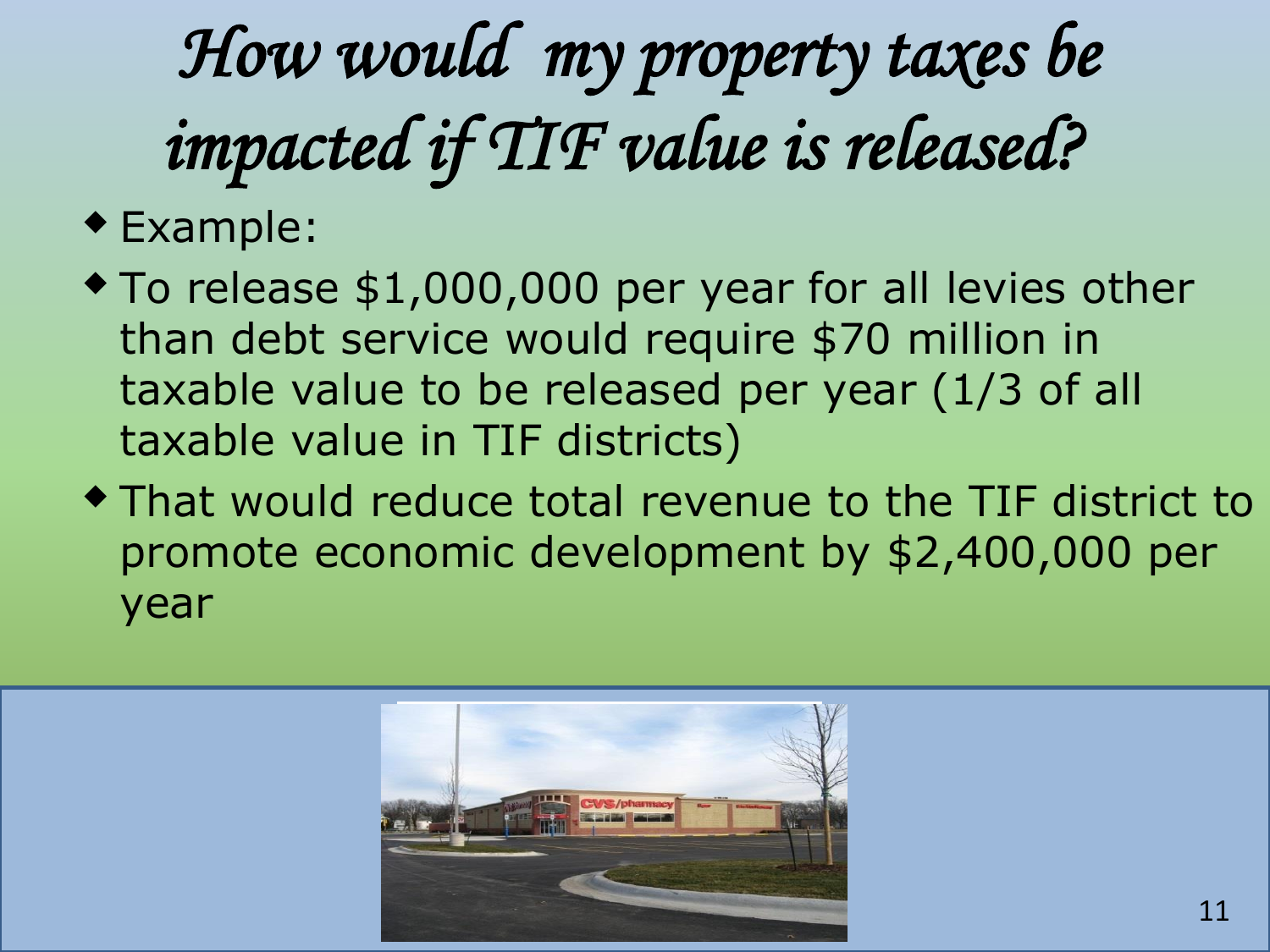# *Can the City afford to Release TIF Value?*

- The City would fall behind other cities in economic development if TIF isn't used
- New infrastructure would be paid for using the debt service levy, increasing property taxes
- Funding for services would be severely hampered if economic development expenses were paid by the general \$8.10 levy

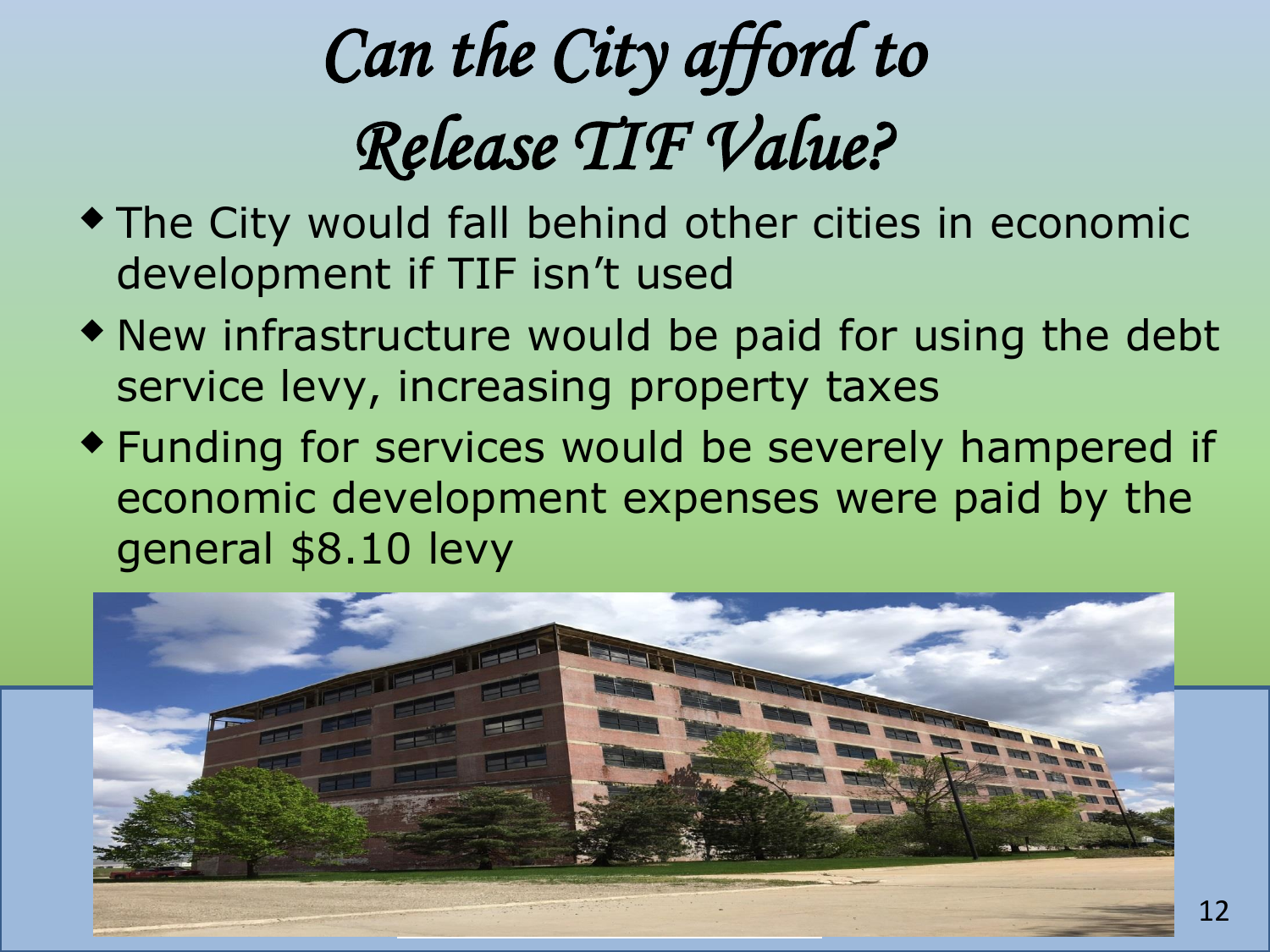## *What are the proper ty values and debt in Waterloo TIF Districts?*

- 
- 
- ◆ Martin Road 16.4 million 2,669,412
- San Marnan 35.5 million 3,097,301
- ◆ Northeast Site 40.1 million 4,380,111
- 
- Downtown 56.3 million 15,951,562

# **District Taxable Value 19 Net Debt 2015**<br> **•** Logan \$ 8.9 million \$ 781,790

- -
	-
	-
	-
- ◆ MidPort 48.2 million 3,621,762
	-

- \$ 8.9 million \$ 781,790 • Rath 9.7 million 2,527,192
	-
	-
	-
	-
	-

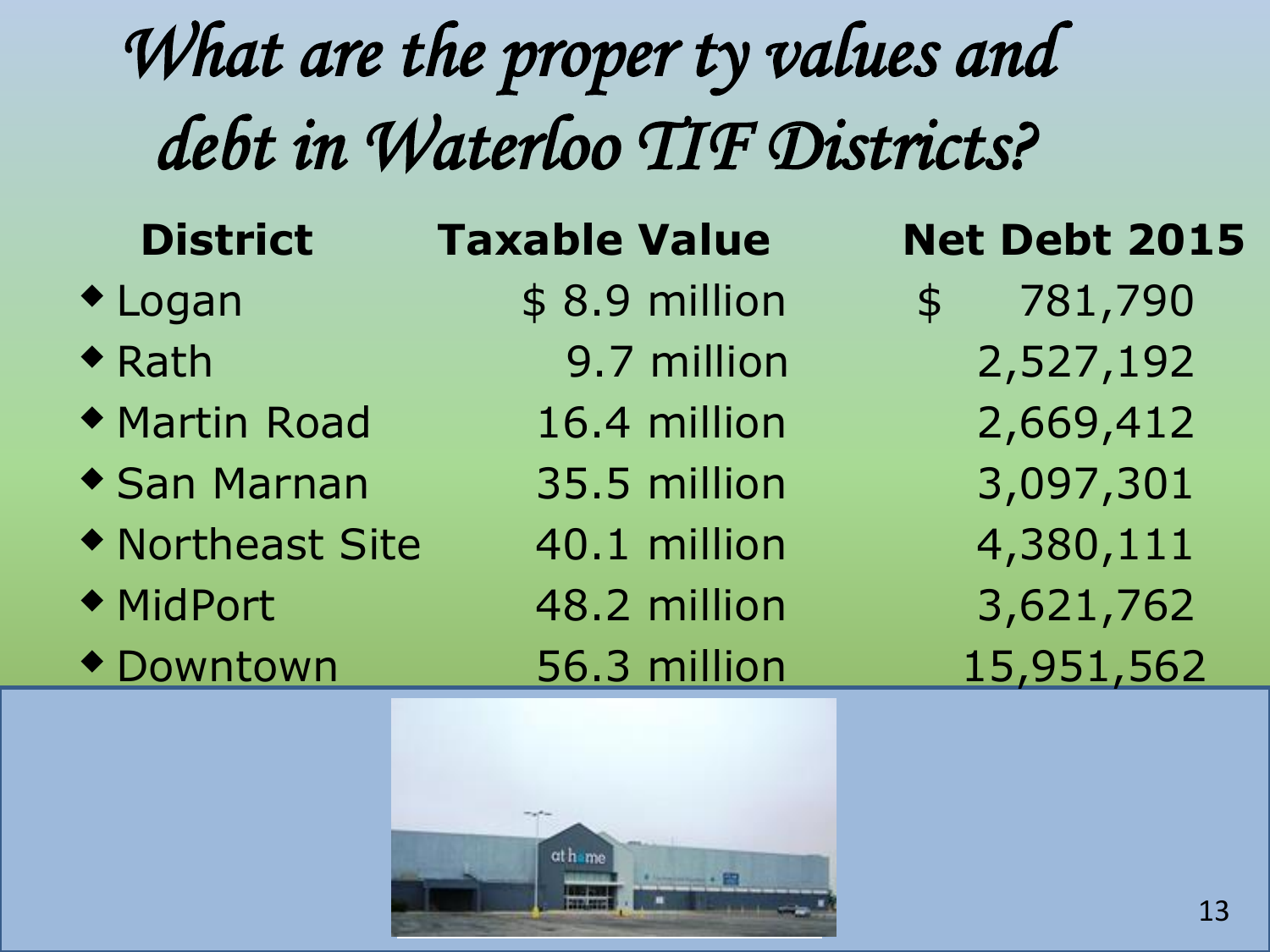# *What benefits have been created in Waterloo TIF Districts?*

According to the Greater Cedar Valley Alliance –

- Since 1995, 2,300 hundred new jobs have been created in Waterloo TIF districts
- ◆ 1,371 of these jobs, or 60%, have resulted in average annual salaries of \$35,402, or hourly wages of \$17.08